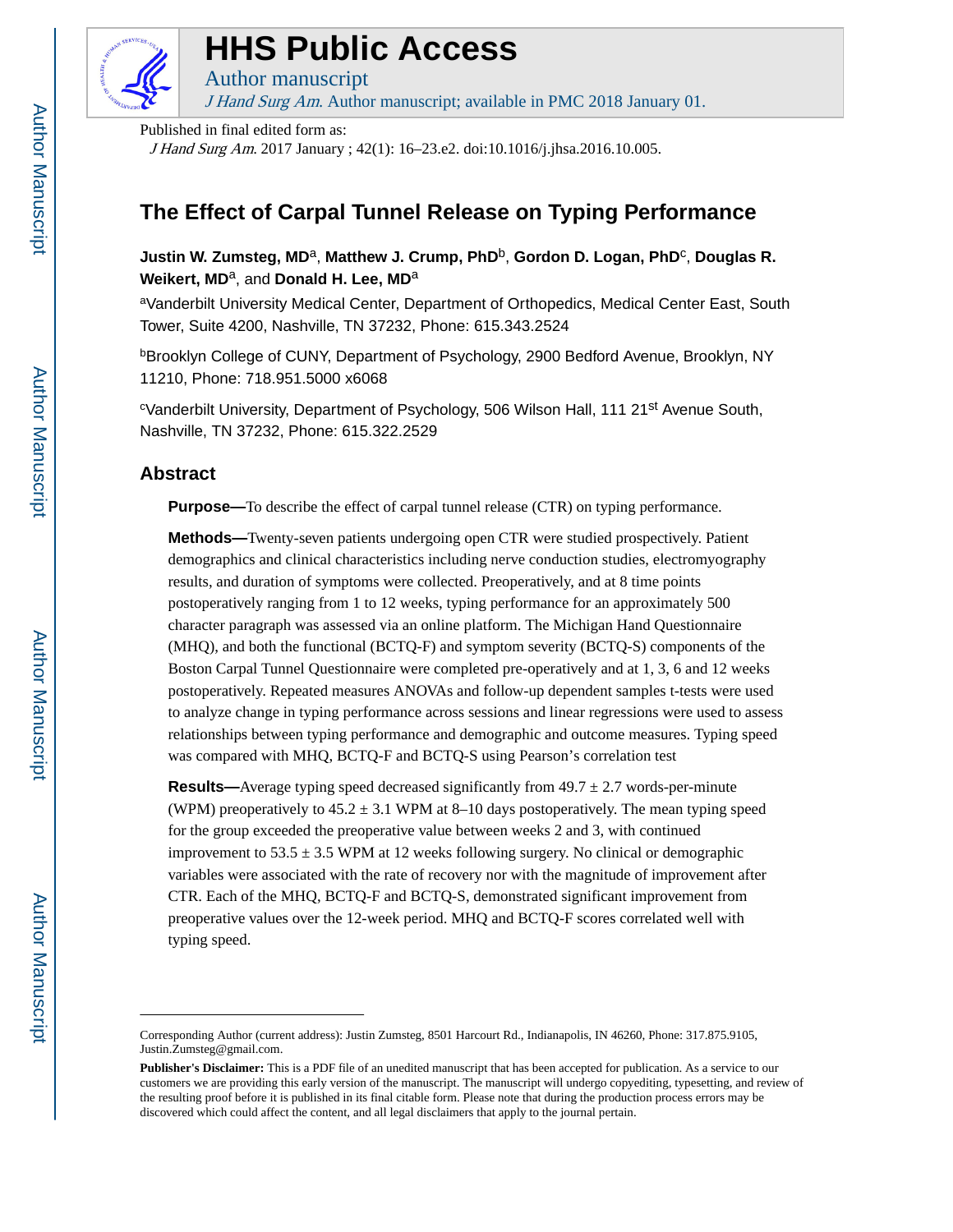**Conclusions—**On average typing speed returned to preoperative level between 2 and 3 weeks following CTR and typing speed showed improvement beyond preoperative level following surgery. MHQ and BCTQ-F correlate well with typing speed following CTR.

**Level of Evidence—**Prognosis IV

#### **Keywords**

carpal tunnel syndrome; carpal tunnel surgery; typing performance; outcomes; keyboard use

## **INTRODUCTION**

Carpal tunnel syndrome (CTS) is one of the most commonly occurring hand disorders with an estimated prevalence of 3.7% (0.9–4.7%) in the US.<sup>1</sup> If non-operative treatments fail, it is often recommended that patients undergo carpal tunnel release (CTR), in which the transverse carpal ligament is divided surgically.

In an increasingly technological global society, computer use continues to rise, and along with it, the use of keyboard typing. In 2005, 55.5% of households in developed countries had a home computer; this was up to over  $80\%$  in  $2015.<sup>2</sup>$  With keyboard use for both personal and professional pursuits widespread in modern society, it may be of interest to patients what impact CTR may have on their typing ability, particularly for those patients for whom typing comprises a major component of their occupation.

Currently there are no studies that evaluate the relationship between CTR and typing performance. Previous work has shown that anesthetizing the index finger leads to a 7- to 9 fold increase in typing errors for that digit.<sup>3</sup> Thus, it is reasonable to expect that there could be an impact on the typing performance of patients with either static or dynamic sensory alterations as a result of carpal tunnel syndrome. At present, however, this relationship is unknown, and having a better understanding of the effect of CTR on typing performance would provide clinicians with more accurate information with which to counsel their patients.

The purpose of this study was to investigate how long it takes for patients' typing proficiency to return to that of their pre-operative level when measured as a sustained effort for a period of 1–3 minutes, and what factors have an impact on the recovery of peak typing function. We additionally investigated whether patient reported outcomes as assessed by the Michigan Hand Questionnaire (MHQ) and the Boston Carpal Tunnel Questionnaire correlate with typing function. $4-6$ 

## **METHODS**

After obtaining institutional review board approval, patients were screened for inclusion in the study between April 1, 2013 and March 31, 2015.

Patients with signs and symptoms of either unilateral or bilateral CTS and with positive electrodiagnostic tests were considered for enrollment, although those who elected to undergo either simultaneous or staged bilateral CTR were excluded to maximize consistency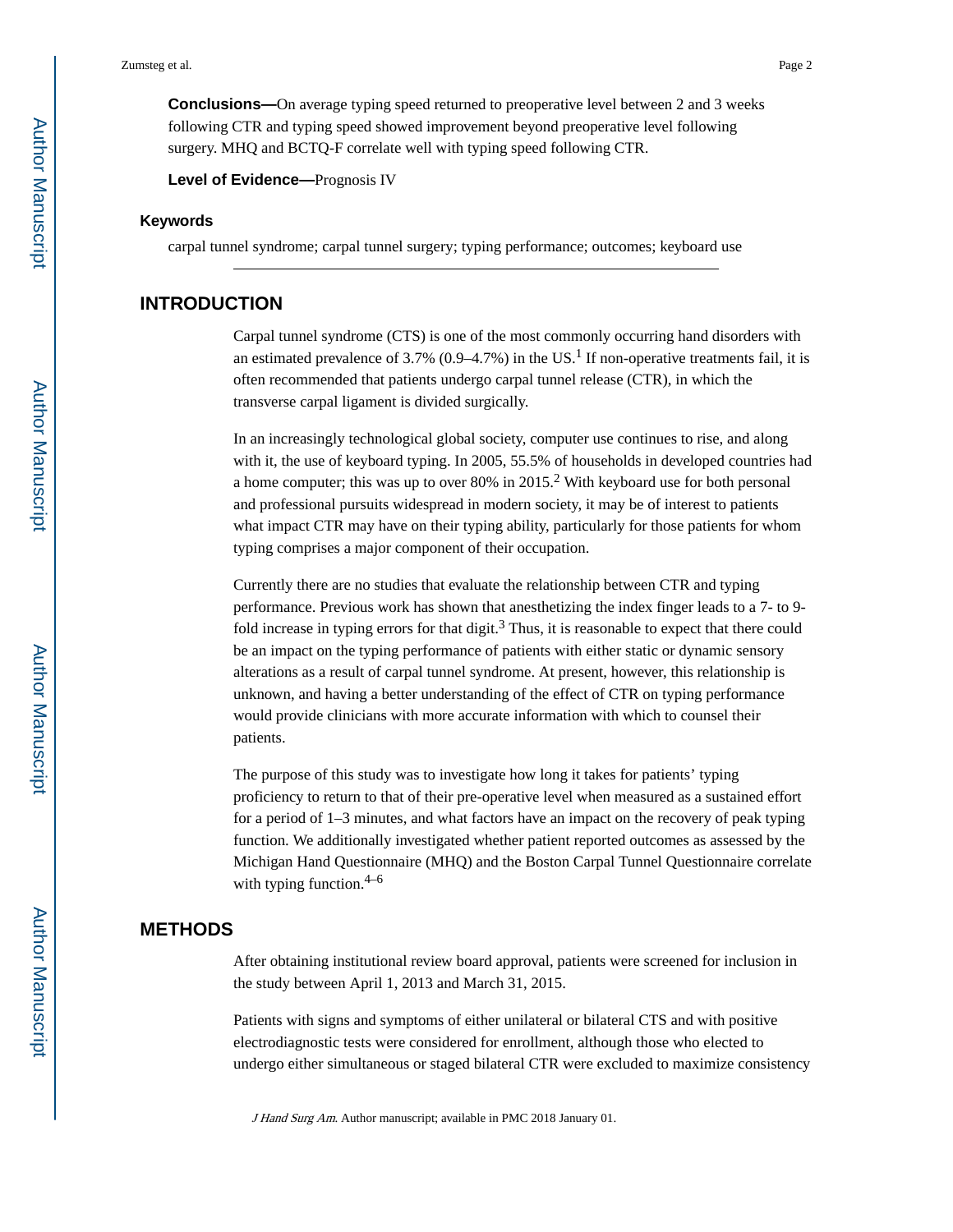in the 3 month post-operative data collection period. Those patients with bilateral symptoms but whose contralateral symptoms were deemed by the patient to be mild enough to be amenable to continued non-operative treatment were included. Based on the work by Salthouse et al showing that age and typing speed were not correlated for subjects between the ages of 20 and 70, we included patients aged 20 to 70 years.<sup>7</sup> Study inclusion additionally required that participants typed using both hands on the home row keys at a speed of at least 30 words per minute (WPM) as determined by an in-office screening examination. This screening examination consisted of typing a paragraph containing approximately 500 characters on a standard desktop computer utilizing a web-based interface developed by one of the authors (M.J.C.). The in-office screening allowed assessment of both the patients' typing ability, as well as the opportunity to familiarize them with the software used for the typing test prior to data acquisition. Exclusion criteria included an inability to read and speak English, those reporting typing less than once per week, a diagnosis of CTS without positive electrodiagnostic studies, a history of previous CTR in the affected extremity, and patients with ipsilateral neuropathies including cubital tunnel syndrome (diagnosed on the basis of history and physical examination) or diabetic neuropathy (diagnosed by patient's primary care physician, endocrinologist or neurologist). Patients with coexisting diagnoses of trigger finger, ganglion cyst, or lateral epicondylitis were initially excluded during the first 14 months of the study, however were permitted to participate during the final 10 months following a revised study protocol. This resulted in one patient with an ipsilateral dorsal carpal ganglion cyst which did not require operative treatment during the study period being included following the revised protocol.

#### **Patient sample**

373 patients were evaluated for carpal tunnel syndrome during the study period of whom 64 met all of the inclusion criteria. Reasons for exclusion included: non-operative management (149), co-existing upper extremity pathology (132), outside the age limits (49), did not use all fingers to type (49), absent or normal electromyography test (38), previous carpal tunnel surgery (20), did not speak English (6) or did not have access to computer/internet at home (4). Some patients met multiple exclusion criteria. Of the 64 that met eligibility to take the typing screening exam, 15 did not meet the typing requirement and 11 declined participation leaving 38 that were ultimately enrolled in the study. Seven patients either did not end up going through with surgery or did not complete the typing tests and were removed from the study. Four patients underwent staged bilateral CTR and were excluded from the final analysis leaving 27 patients in the study cohort.

#### **Study protocol**

Patients completed a preoperative typing examination prior to their surgery via the online platform. The patients were instructed to complete subsequent typing tests on the same computer on which they had performed the original test at 8–10 days, 2, 3, 4, 5, 6, 8 and 12 weeks post-operatively. Nine different typing tests of similar difficulty were administered at these intervals in random sequence and consisted of approximately 500 characters. Four of these paragraphs had been used in a previous study involving 971 subjects<sup>7,8</sup>. The test-retest reliability was found to be 0.97 ( $p<0.05$ ) in these studies. The additional 6 paragraphs were selected from the same text and had similar readability statistics (appendix). Results of the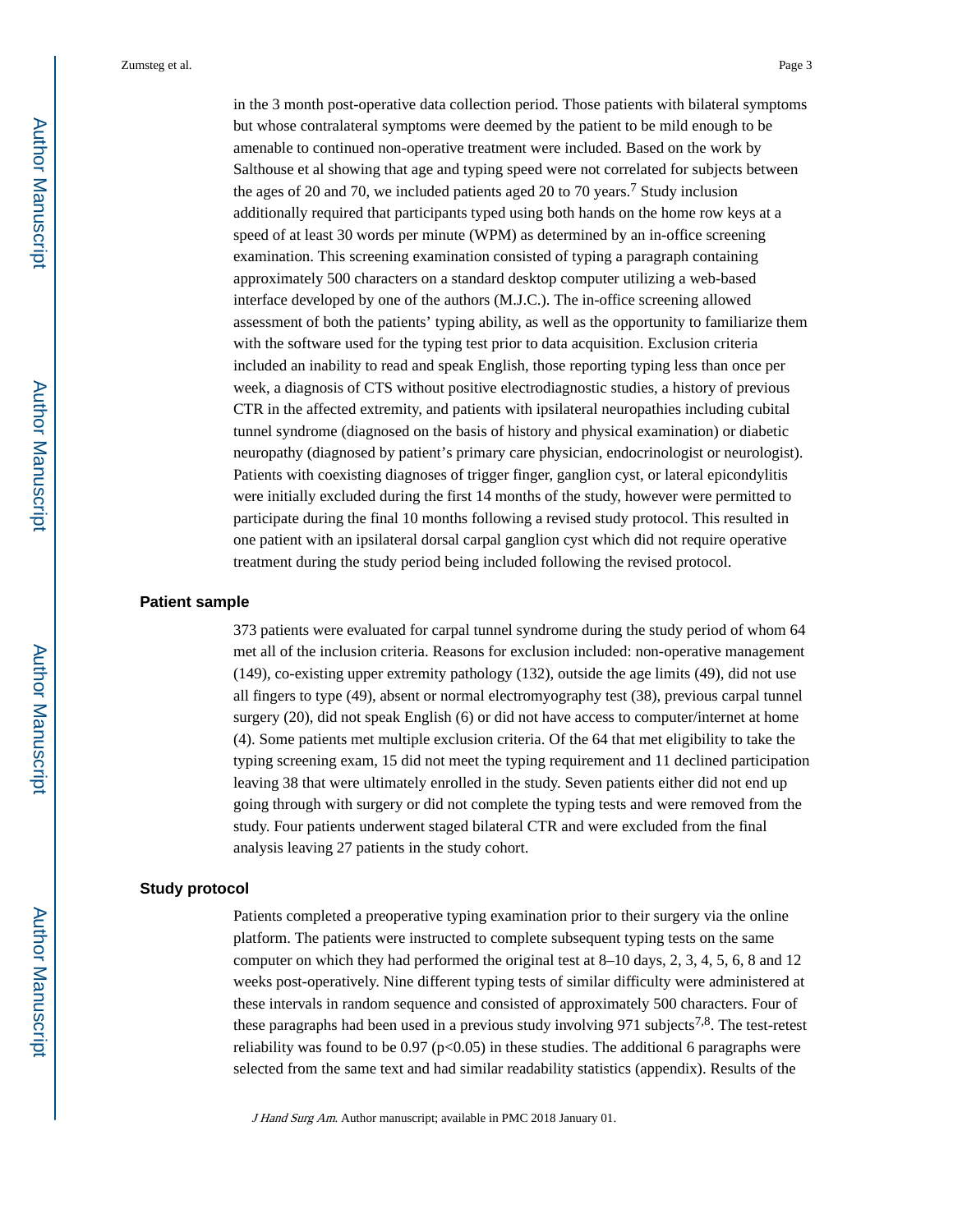typing test included WPM and accuracy. No letter appeared on screen for incorrect keystrokes; thus no "backspace" was utilized. Accuracy therefore was calculated as the number of correct letters on the first attempt divided by the total number of letters in the paragraph.

In addition, preoperatively and at the 8–10 day, 3, 6 and 12 week time points, patients completed the MHQ, BCTQ-F and BCTQ-S questionnaires via an online data collection service (REDCap). $9$  To maximize data accrual, an automated email was sent to the patients 24–48 hours prior to the time when a typing test or questionnaire was to be completed. If the tests were not completed within 24 hours of the assigned time, a member of the research team called the patients to remind them to complete the typing test and/or questionnaires. This did result in slight variability in the time between surgery and completion of the typing tests and questionnaires. However, patients completed the assessments for each of the sessions within 24 hours of the specified time.

#### **Surgical Protocol**

An open carpal tunnel release was performed in all patients. A sterile soft dressing was applied post-operatively and left in place until the patients were seen for their first follow up appointment 8–10 days following the procedure. Sutures were removed at that time. No splinting was employed and finger range of motion was allowed immediately postoperatively.

#### **Statistical Analysis**

Repeated measures ANOVAs and planned comparison paired samples t-tests were used to analyze changes in typing speed and accuracy across sessions. A threshold of  $p<0.05$  was adopted for all statistical tests. A major question of interest was assessing within-subject changes in typing speed across sessions. A post hoc analysis was performed to estimate the power to detect within-subject changes by computing average within-subject standard deviations in typing speed from a published data-set of 800 typists who performed typing tests similar to those used in the present design.<sup>8</sup> The analysis showed we could detect within-subject differences in typing speed as small as 2.2 words per minute with adequate power ( $β=0.8$ ) with 27 subjects.

Additionally, we conducted bivariate linear regressions relating the recovery rate of postoperative typing performance with the following patient characteristics as predictor variables: age, duration of symptoms, preoperative motor nerve conduction velocity and sensory nerve peak latency, and the presence of abductor pollicis brevis (APB) fibrillations on pre-operative electromyography. Workers' compensation claims and tobacco use were considered relevant analyses however due to low numbers in the experimental group (2 patients with workers' compensation claims and 1 patient with tobacco use), these analyses were not pursued. Patients with missing data on outcome measures were eliminated from the correlational analyses. This resulted in 26, 25 and 24 patients in the bivariate analyses of motor nerve conduction latency, sensory nerve conduction peak latency and presence of APB fibrillations respectively as shown in Table 1. For each set of regressions we used the following four dependent variables to estimate the rate of recovery in typing performance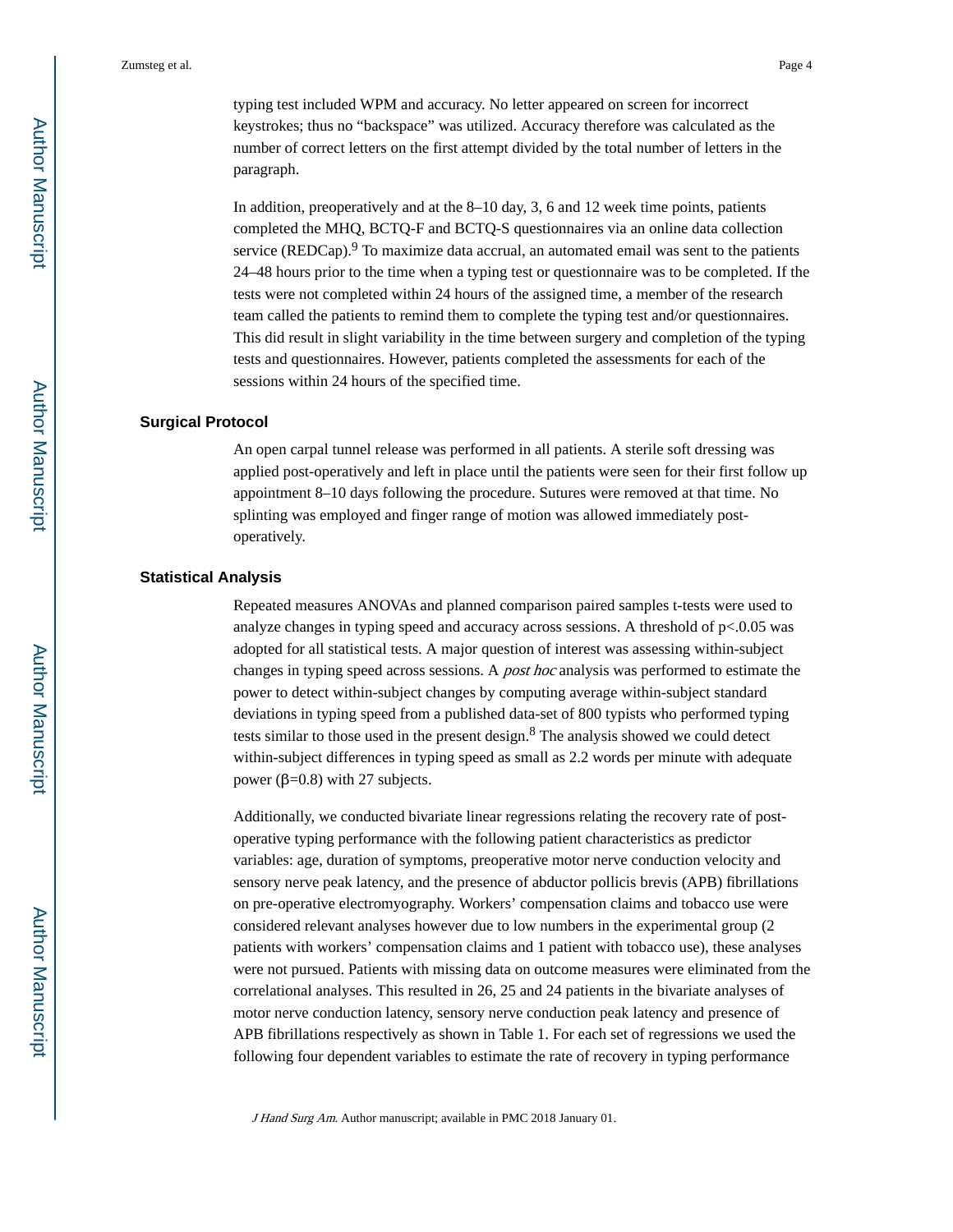across postoperative sessions. First, recovery rate was estimated by the slope of a linear regression line of best fit for each patient's performance across all sessions. Second, recovery rate was estimated using the slope of a linear regression line of best fit with the first post-operative session excluded, as this session showed the most variability. Third, recovery rate was estimated using the difference in typing speed between the first and second postoperative sessions, which was the interval during which the greatest improvement between sessions was observed. Finally, recovery rate was estimated as the number of days to recover to baseline typing speed and was determined for each subject as the session in which each subject met or surpassed their preoperative typing speed. Subjects who did not meet this criterion were excluded from this portion of the analysis. We also conducted a separate set of regressions using a normalized measure of total improvement in typing performance as the dependent measure. The overall normalized change in typing performance for each subject was defined as the difference in WPM between the final post-operative typing test and the first pre-operative typing test, divided by the WPM for the pre-operative test as a baseline measure. A separate analysis was conducted to compare the patient reported outcomes MHQ, BCTQ-F and BCTQ-S with typing speed by session using Pearson's correlation test.

## **RESULTS**

Demographic information and clinical characteristics of the cohort appear in Table 1. Those patients who reported 4–6 hours of computer use per day as well as those who had measurable values for sensory nerve peak latency had a significantly higher average typing speed preoperatively. Otherwise no difference in preoperative typing speed was seen based on patient characteristics.

The overall performance for the group is displayed in Figure 1. Initially, there was a significant decrease in typing speed from  $49.7 \pm 2.7$  preoperatively to  $45.2 \pm 3.1$  WPM at the first postoperative typing test ( $p<0.05$ ). However by 2 weeks, the average typing speed had nearly recovered to the preoperative level  $(49.2 \pm 2.9 \text{ WPM})$  and by the final typing test, typing speed had improved to  $53.5 \pm 3.5$  WPM, although this increased speed was not statistically significant when compared with the pre-operative typing assessment. Figure 2 shows the proportion of patients surpassing various thresholds of preoperative performance at each session. By 3 weeks, over half of subjects (56%) had surpassed their baseline performance and 85% and 93% performed above 95% and 90% of their baseline performance respectively. The effect of session on typing accuracy was not statistically significant, and mean accuracy ranged between 92–94% (Figure 3).

No significant associations were seen between patient characteristics and the rate of recovery with the use of any of the four methods described above in the Methods section. Likewise, no significant association was seen between patient factors and the overall normalized change in typing speed between the preoperative and final typing tests.

Each of the MHQ, BCTQ-F and BCTQ-S demonstrated significant improvement from preoperative measurements over the 12-week period. The results are displayed in Figures 4– 6. Changes in MHQ (r=0.90, p<0.05) and BCTQ-F (r= $-0.97$ , p<0.05) scores correlated well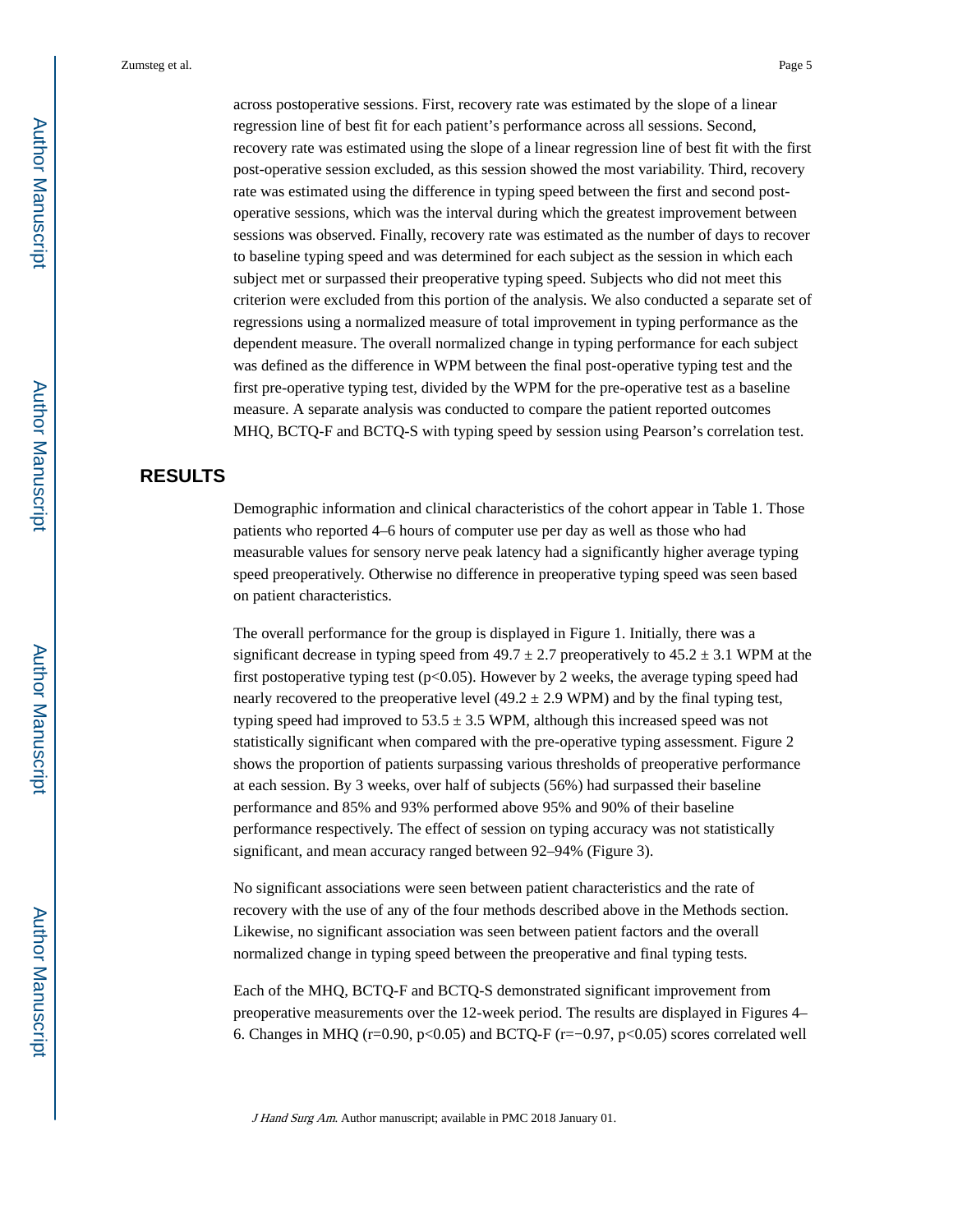with post-operative changes in typing speed whereas BCTQ-S scores did not (r=−0.58, p=0.29).

## **DISCUSSION**

Keyboard use is widespread in modern society, with many people engaging in typing for both social and professional reasons.

We found a significant decrease in typing performance 8–10 days after however, the recovery from this point back to the patients' preoperative typing speed occurred between 2 and 3 weeks after surgery with mean typing speed for the group exceeding the preoperative performance at week 3. At this point over half of the participants had exceeded their preoperative performance in a post-operative typing test. From this point forward, there was continued recovery above and beyond the patients' preoperative typing performance suggesting that typing performance was impaired by CTS, although the difference between preoperative and final typing speed was not statistically significant. While this may have reflected a learning effect, this seems unlikely as the time spent on the 9 test paragraphs represents a relatively small amount of the overall typing in which the patients engaged. Over 87% of our patients reported greater than 2 hours of computer use per day normally.

In our study, no patient demographic or clinical factor was found to be associated with either the rate or magnitude of improvement in typing speed post-operatively. It is possible that these associations exist, and would be demonstrated in a larger sample, though the magnitude of the impact of these factors would be expected to be relatively small as our study was powered to detect a within-subject difference of greater than 2.2 wpm. Furthermore, the period of most rapid change in our study was within the first 2 weeks following surgery during which only 2 typing assessments were conducted. It is also possible that patterns in post-operative typing speed may be affected by patient factors during this time of rapid change which were not able to be detected with our sample due to our study design.

MHQ and BCTQ-F scores correlated well with typing speed, showing an initial worsening at the 8–10 day post-operative time point and then exceeding preoperative values at the 3 week time point with continued improvement thereafter. The BCTQ-S showed improvement throughout the study, including at the 8–10 day post-operative time point. These findings should be expected because the MHQ, BCTQ-F and typing performance are all functional measures, while the BCTQ-S is a measure of symptom severity, which recovers relatively rapidly after surgery.  $4,10-12$  This suggests that a post-operative typing assessment may not be required and either the MHQ or BCTQ-F may be used as surrogates for typing performance.

This study had a number of limitations. First, our patient population represents less than 10% of the patients initially screened. This was due in large part to patients not meeting study inclusion criteria, the largest proportion of which was due to non-operative management. Thus our results may not be generalizable to patients with CTS who are outside of the inclusion criteria of our study. This includes patients diagnosed with CTS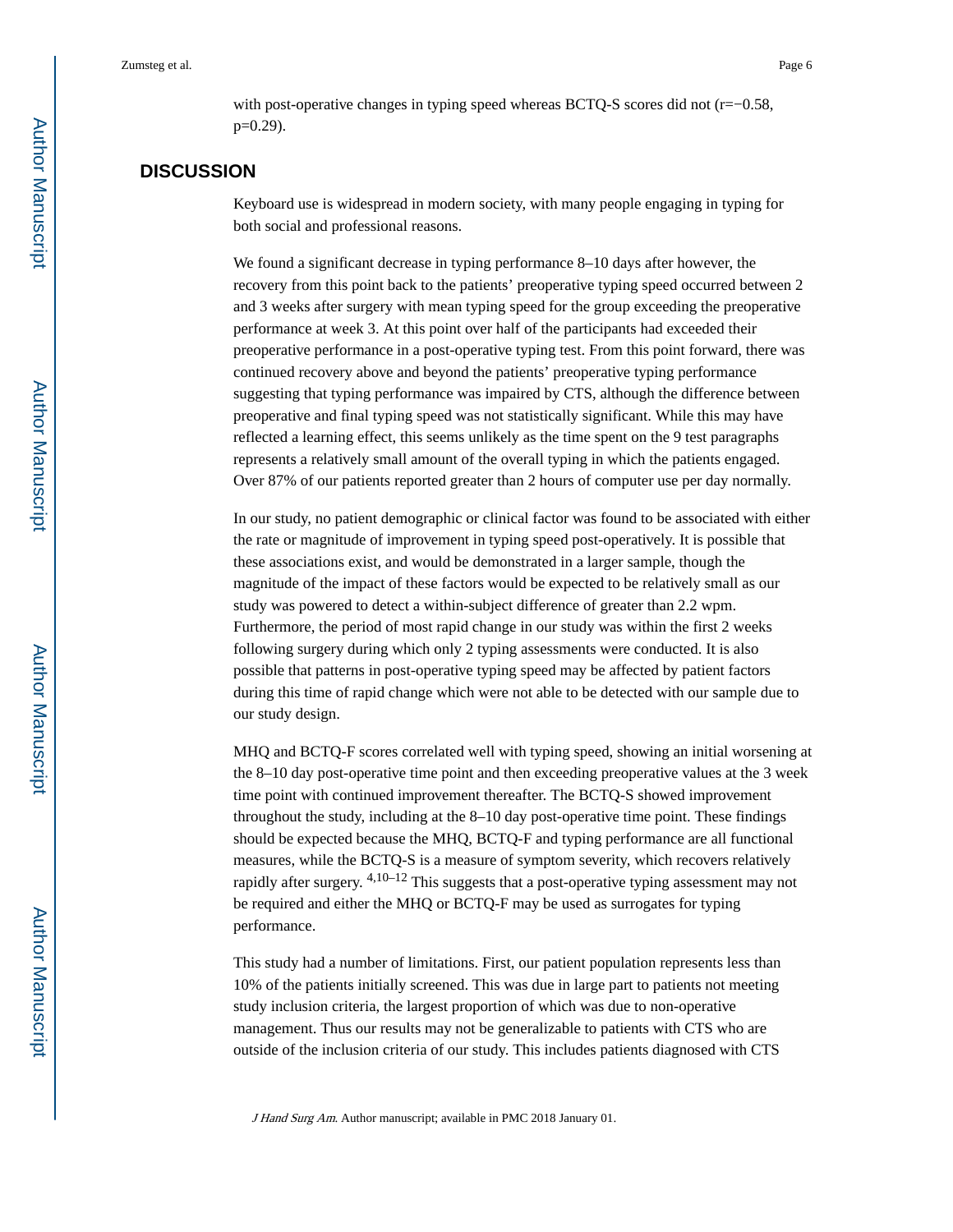based on clinical findings who have negative electrodiagnostic studies, as these patients were excluded from our study. The resulting sample was sufficiently small that we would not expect to be able to detect subtle differences in post-operative typing performance attributable to patient factors. However as discussed above, if these associations do in fact exist, we would expect them to be relatively small in magnitude. While no patients underwent staged bilateral carpal tunnel release in the study period, some patients did have bilateral CTS symptoms, but decided that only one side was symptomatic enough to warrant operative treatment. It is therefore possible for differences between the pre-operative and post-operative state of the non-operative hand and this might have had an impact on our observations. Further, while our study addresses maximal typing performance for a period of less than 4 minutes, it does not assess typing endurance, or subjective symptoms including pain experienced during typing activities, and therefore may not correspond with a patient's ability to return to work, particularly if their work involves sustained typing for a substantial period of the day. The focus of our study, however, was on peak typing performance, not return to work. Typing speed was the metric as our primary outcome measure because we felt that measuring typing speed at maximal effort for a roughly 500 character paragraph would allow us to best isolate the processes associated with typing. Also, while patterns were present when the data was analyzed for the group as a whole, variability existed when individual patients were examined, and thus when counseling patients pre-operatively, it is not possible to make exact predictions regarding post-operative typing performance for an individual. Finally, while our online data accrual system allowed us to gather more datapoints than would have been practical with only in-office testing, we acknowledge that it is not possible to confirm that the patients themselves were actually the ones completing the typing tests nor to confirm that testing conditions were standardized for patients across sessions.

This study suggests that typing performance returns to preoperative levels for most patients between 2 and 3 weeks after carpal tunnel release surgery. It is also possible that patients' carpal tunnel syndrome imparted a degree of impairment to their typing performance as their performance improved beyond baseline as their symptoms resolved, although further work is required to establish this relationship. Additional studies investigating typing endurance and patient symptoms could be useful to more reliably predict when patients will be able to return to work.

## **Supplementary Material**

Refer to Web version on PubMed Central for supplementary material.

## **Acknowledgments**

The authors would like to express their deep gratitude to Julie Daniels for her hard work and contributions to this project. This work was funded with a grant through the Orthopedic Research and Education Foundation (OREF). This study also received support from UL1 TR000445 from NCATS (National Center for Advancing Translational Sciences)/NIH (National Institutes of Health) for utilization of REDCap (Research Electronic Data Capture).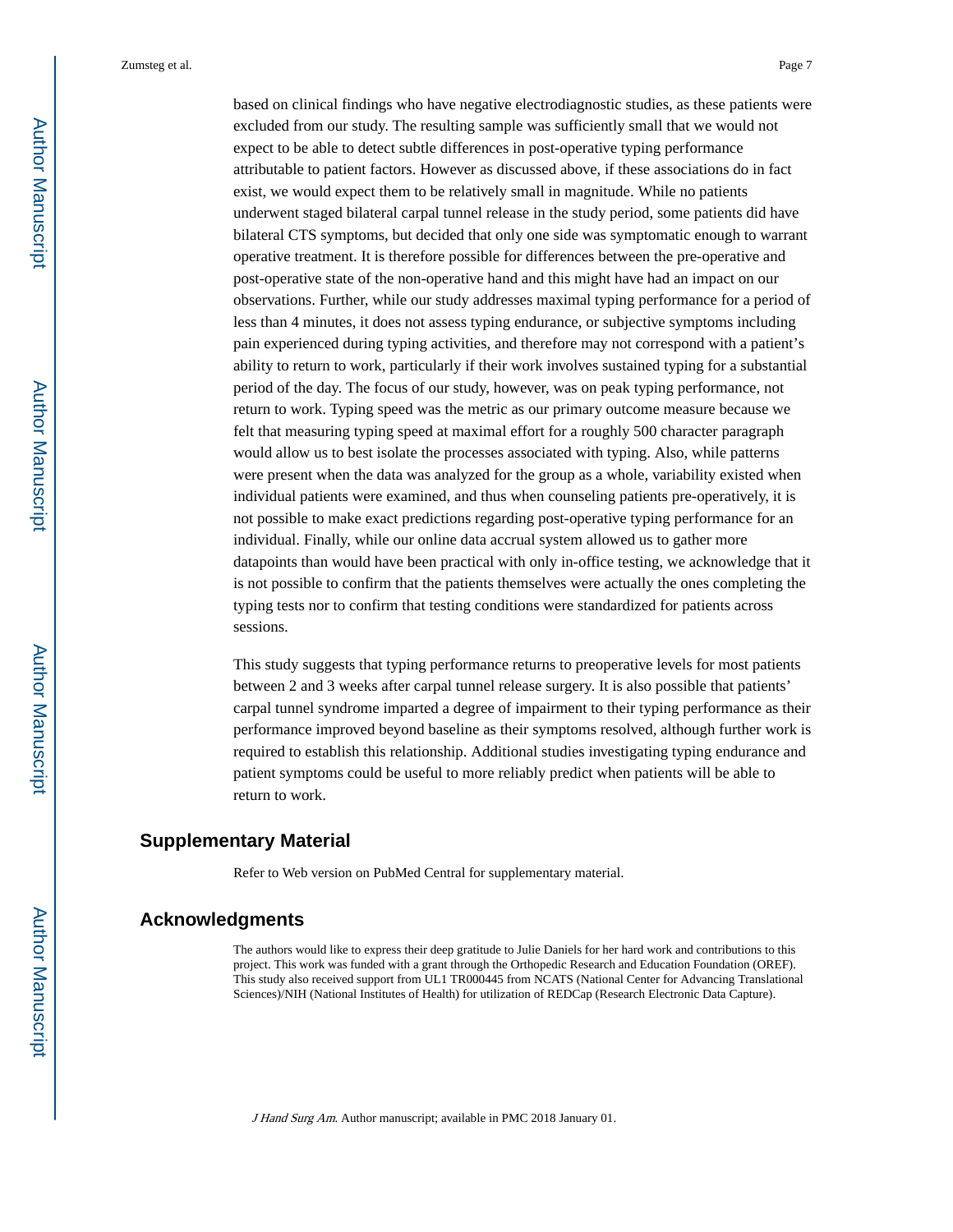## **References**

- 1. Papanicolaou GD, McCabe SJ, Firrell J. The prevalence and characteristics of nerve compression symptoms in the general population. J Hand Surg Am. 2001; 26(3):460–466. [PubMed: 11418908]
- 2. International Telecommunications Union (ITU). [December 22, 2015] 2005–2015 ICT Data. ITU: Statistics. 2016. <http://www.itu.int/en/ITU-D/Statistics/Pages/stat/default.aspx>
- 3. Rabin E, Gordon AM. Tactile feedback contributes to consistency of finger movements during typing. Exp Brain Res. 2004; 155(3):362–369. [PubMed: 14689143]
- 4. Levine DW, Simmons BP, Koris MJ, et al. A self-administered questionnaire for the assessment of severity of symptoms and functional status in carpal tunnel syndrome. J Bone Joint Surg Am. 1993; 75(11):1585–1592. [PubMed: 8245050]
- 5. Chung KC, Pillsbury MS, Walters MR, Hayward RA. Reliability and validity testing of the Michigan Hand Outcomes Questionnaire. J Hand Surg Am. 1998; 23(4):575–587. [PubMed: 9708370]
- 6. Chung KC, Hamill JB, Walters MR, Hayward RA. The Michigan Hand Outcomes Questionnaire (MHQ): assessment of responsiveness to clinical change. Ann Plast Surg. 1999; 42(6):619–622. [PubMed: 10382797]
- 7. Logan, GD., Crump, MJC. Hierarchical Control of Cognitive Processes: The Case for Skilled Typewriting. In: Ross, BH., editor. The psychology of learning and motivation. Vol. 54. Burlington: Academic Press; p. 1-27.
- 8. Crump MJC, Logan GD. Prevention and correction in post-error performance: An ounce of prevention, a pound of cure. J Exp Psychol Gen. 2013; 142(3):692–709. [PubMed: 22984952]
- 9. Harris PA, Taylor R, Thielke R, Payne J, Gonzalez N, Conde JG. Research electronic data capture (REDCap)—A metadata-driven methodology and workflow process for providing translational research informatics support. J Biomed Inform. 2009; 42(2):377–381. [PubMed: 18929686]
- 10. Osei DA, Calfee RP, Stepan JG, Boyer MI, Goldfarb CA, Gelberman RH. Simultaneous Bilateral or Unilateral Carpal Tunnel Release?: A Prospective Cohort Study of Early Outcomes and Limitations. J Bone Joint Surg Am. 2014; 96(11):889–896. [PubMed: 24897736]
- 11. Castillo TN, Yao J. Prospective randomized comparison of single-incision and two-incision carpal tunnel release outcomes. HAND. 2013; 9(1):36–42.
- 12. Atroshi I. Outcomes of endoscopic surgery compared with open surgery for carpal tunnel syndrome among employed patients: randomised controlled trial. BMJ. 2006; 332(7556):1473–0. [PubMed: 16777857]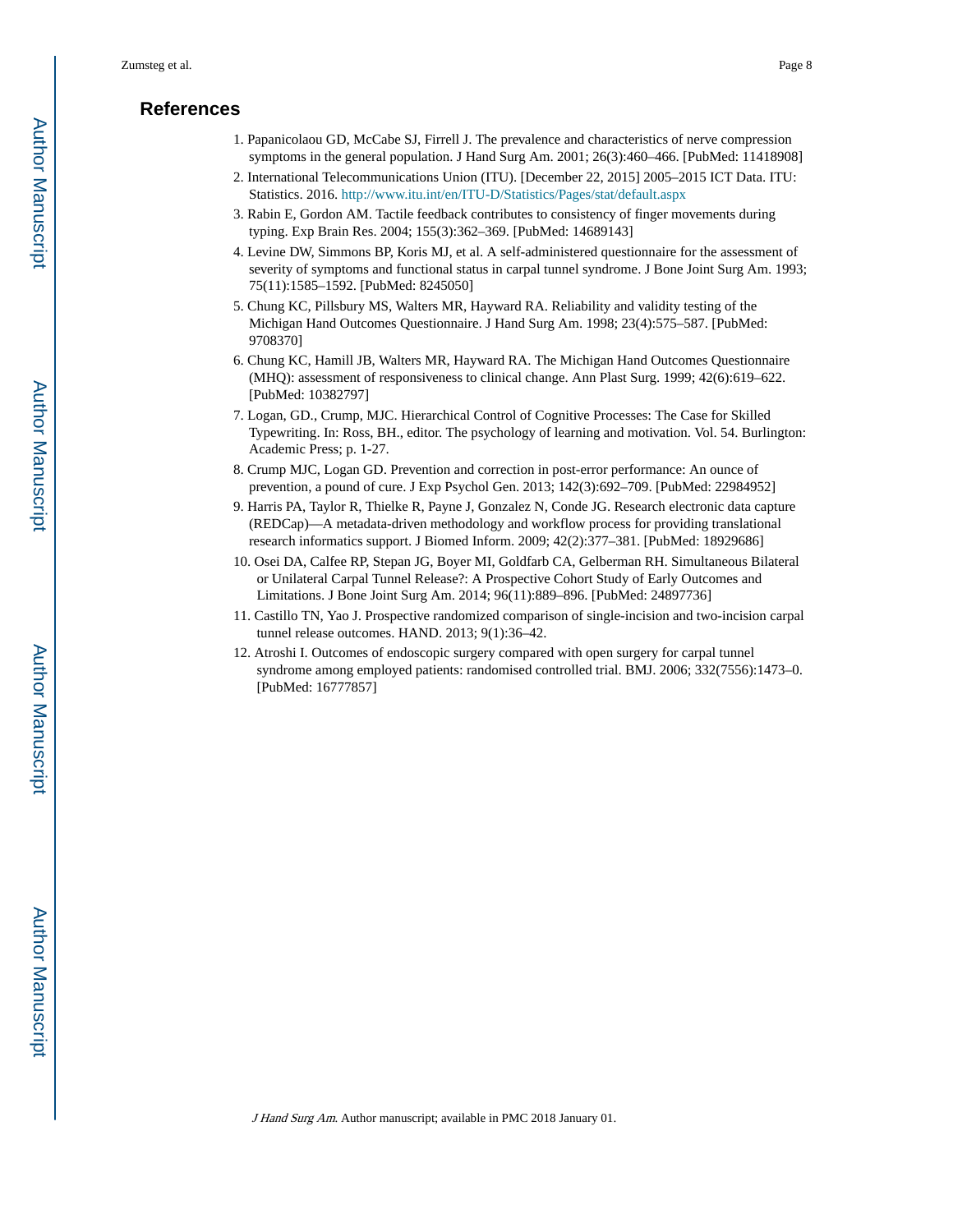

**Figure 1.**  Average typing speed for the cohort by session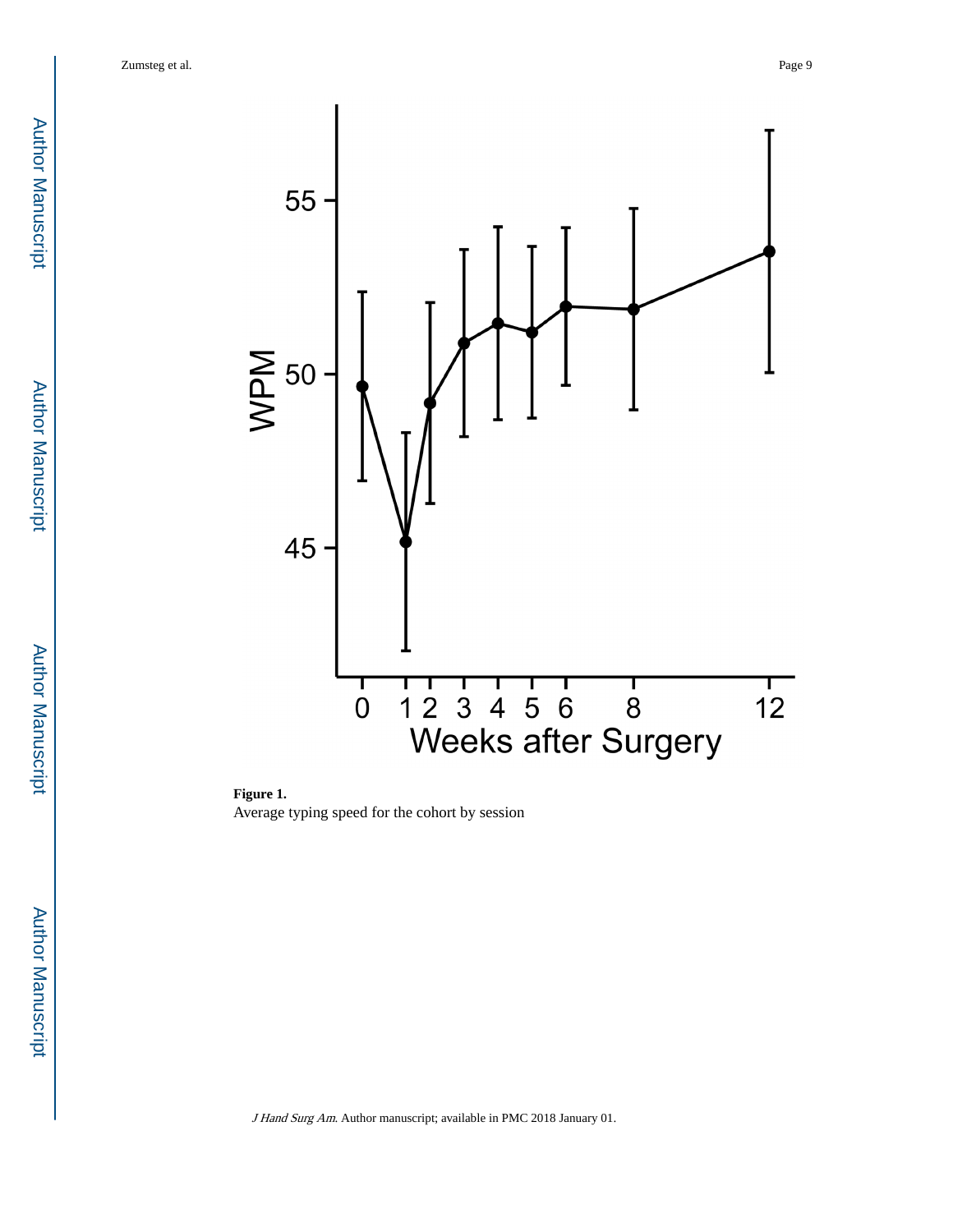

#### **Figure 2.**

CP represents the cumulative proportion of patients who have exceeded their baseline performance at any point since surgery. 100, 95 and 90 represent the proportion of patients exceeding 100%, 95% and 90% of their baseline performance for a given session.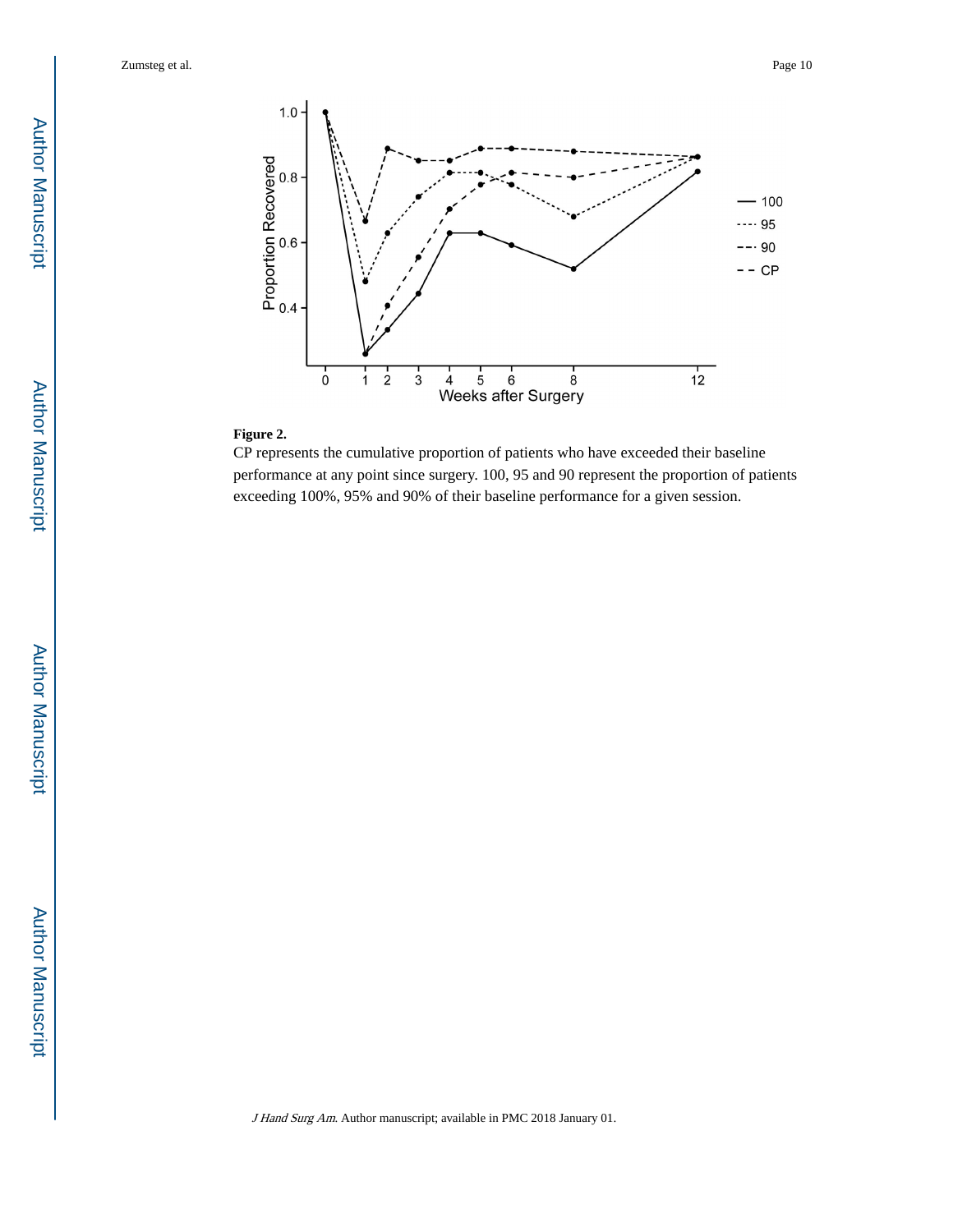

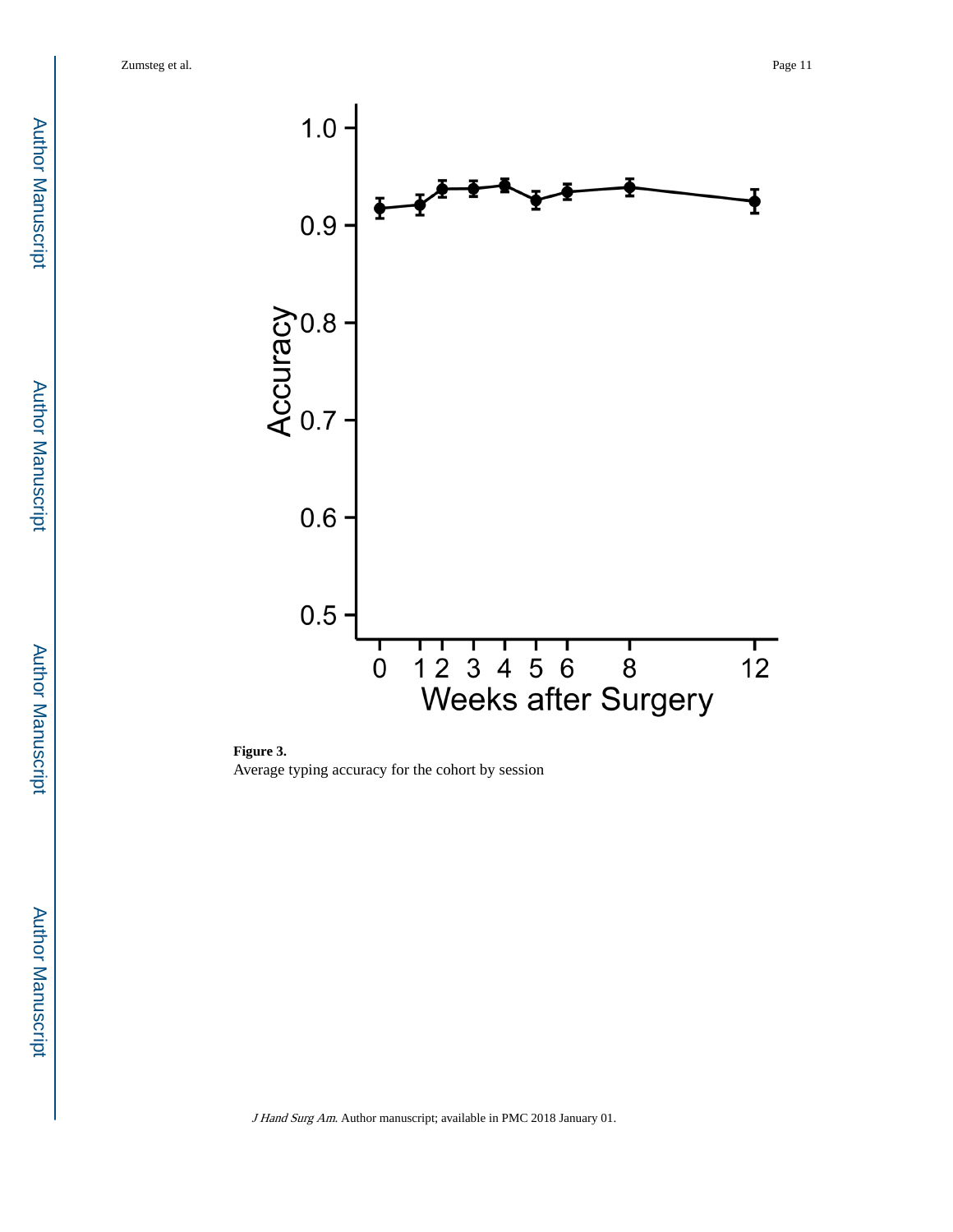Author ManuscriptAuthor Manuscript



#### **Figure 4.**

Results of the Symptom Severity Component of the Boston Carpal Tunnel Questionnaire (BCTQ-S). Brackets with an "x" indicate statistical significance between consecutive tests. Asterisks indicate statistical significance as compared with the baseline value.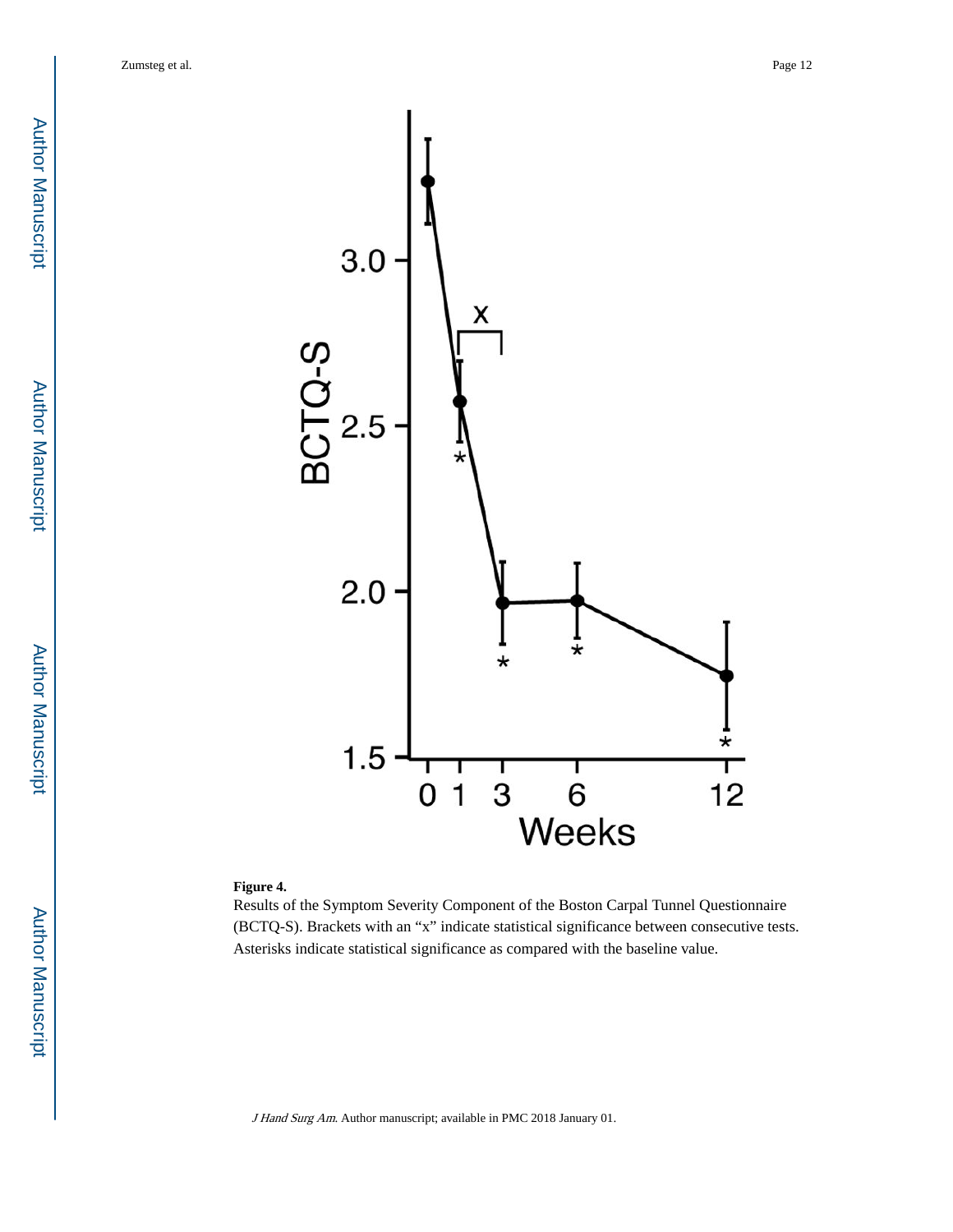Author ManuscriptAuthor Manuscript



#### **Figure 5.**

Results of the Functional Component of the Boston Carpal Tunnel Questionnaire (BCTQ-F). Brackets with an "x" indicate statistical significance between consecutive tests. Asterisks indicate statistical significance as compared with the baseline value.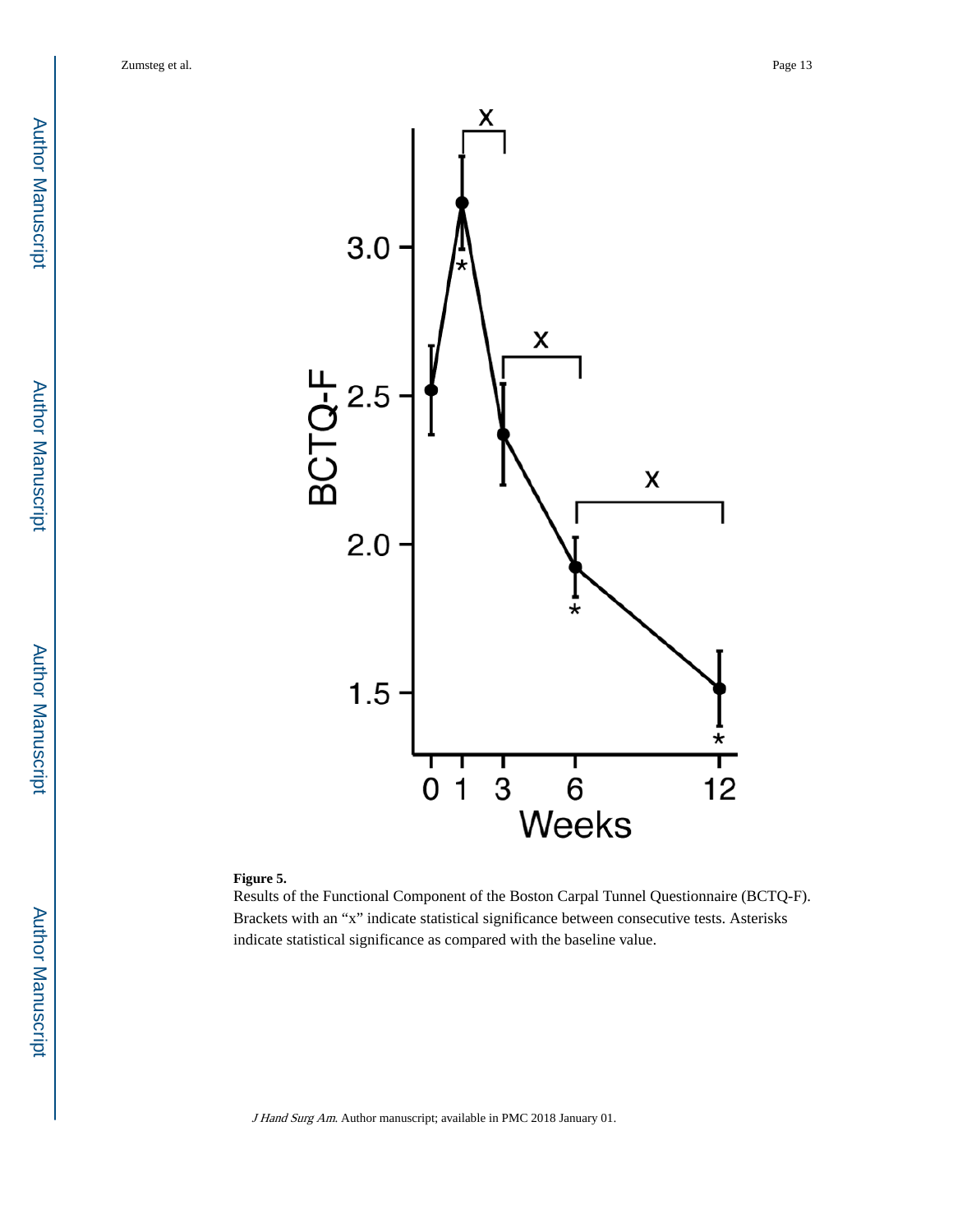

#### **Figure 6.**

Results of the Michigan Hand Outcomes Questionnaire (MHQ). Brackets with an "x" indicate statistical significance between consecutive tests. Asterisks indicate statistical significance as compared with the baseline value.